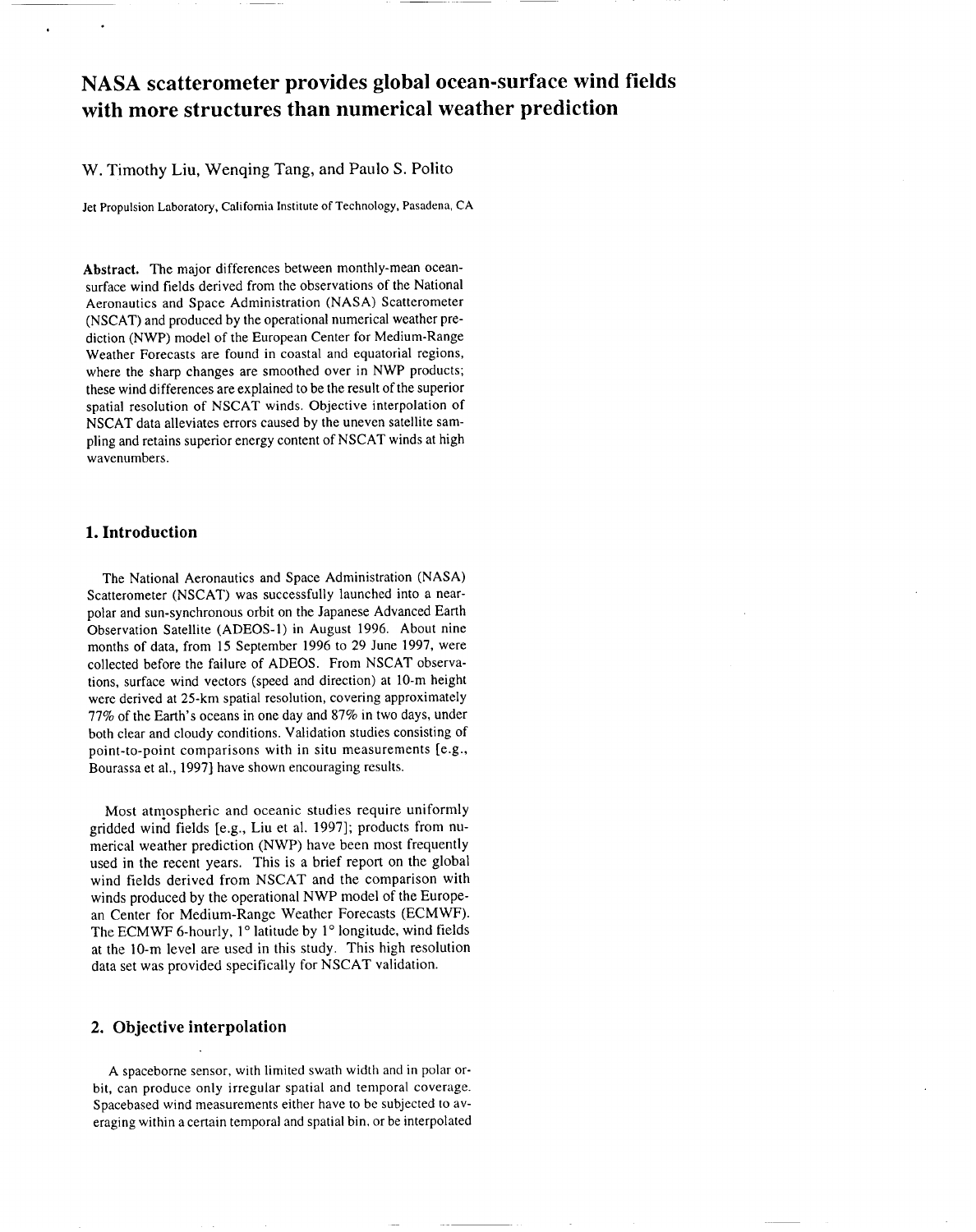with some type of objective method to provide uniformly gridded wind fields. The NSCAT interpolated wind field used in this study has a 0.5° latitude by 0.5° longitude and 12-hourly resolution.

The NSCAT observations were objectively interpolated by the method of successive corrections, proposed by Bergthorsson and Döös [1955] and modified by Cressman [1959]. The interpolation scheme starts with the NSCAT monthly bin-averaged field as an initial guess field, Then, scatterometer observations within the radius of influence (R) and period of influence (T) of the chosen grid point are used to make corrections iteratively. The value of T was chosen to be 1.5 days, and R decreases from 10 grid-spacing to 1 during the 5 successive iterations. The contributions of observations to the correction term were weighted differently according to their positions relative to the grid point under analysis (see Tang and Liu [1996] for more details). Observations were screened out if the difference between them and the interpolated value of the analyzed field exceeded the maximum allowable error (E). E decreases from 50 m/s to 3 m/s over the 5 iterations, allowing increasing confidence in the analyzed field with each successive iteration. The procedure was applied to zonal and meridional wind components separately. Every 12 hours, at OZ and 12Z, a synoptic field is produced on a grid of 0,5° latitude by 0.5° longitude resolution; the wind field covers all ocean areas from 75°S to 75°N.

The values of T and R were selected as compromises between the desired smoothness of the wind field and the energy it contains. Increasing the two parameters will result in smoother fields but will reduce the energy and decreasing them will give coarser fields and increase the energy. This relatively simple method of successive correction was adopted initially to facilitate fast and continuous production of an interpolated wind field because it is not as computationally demanding and does not require a prior knowledge of atmospheric circulation as other proposed methods [e.g., Legler et al., 1989; Kelly and Caruso, 1990]. Examination of samples of wind fields produced by other methods indicated that these methods do not add much to the findings of this study.

Simple bin-averaging has been used to produce uniformly gridded wind fields in many application of scatterometer data. Zeng and Levy [1995] demonstrated that the patterns of satellite groundtracks are present in satellite wind fields even in monthly binaverages. Objective interpolation is intended to alleviate this drawback. The approximately north-south-oriented pattern in Fig. 1 represents the ground-track aliasing that is present in the binaveraged wind field and is removed by the objective interpolation.

## **3. Wind field comparison**

Both the NSCAT and ECMWF wind fields show similar largescale atmospheric circulation [Liu and Tang, 1997]. They reveal the Hadley circulation with wind converging at the Intertropical Convergence Zone (ITCZ), wind diverging at the Horse Latitudes, and the Trade Winds in-between, They also show the mid-latitude Westerlies with similar cyclones and anticyclones. No significant mean differences have been found between global co-located NSCAT and ECMWF data [M. Freilich, F, Wentz, and N. Ebuchi, personal communication, 1997], There are, however, large localized differences in the zonal component, as revealed in Fig. 2. The differences in meridional components are smaller and not shown.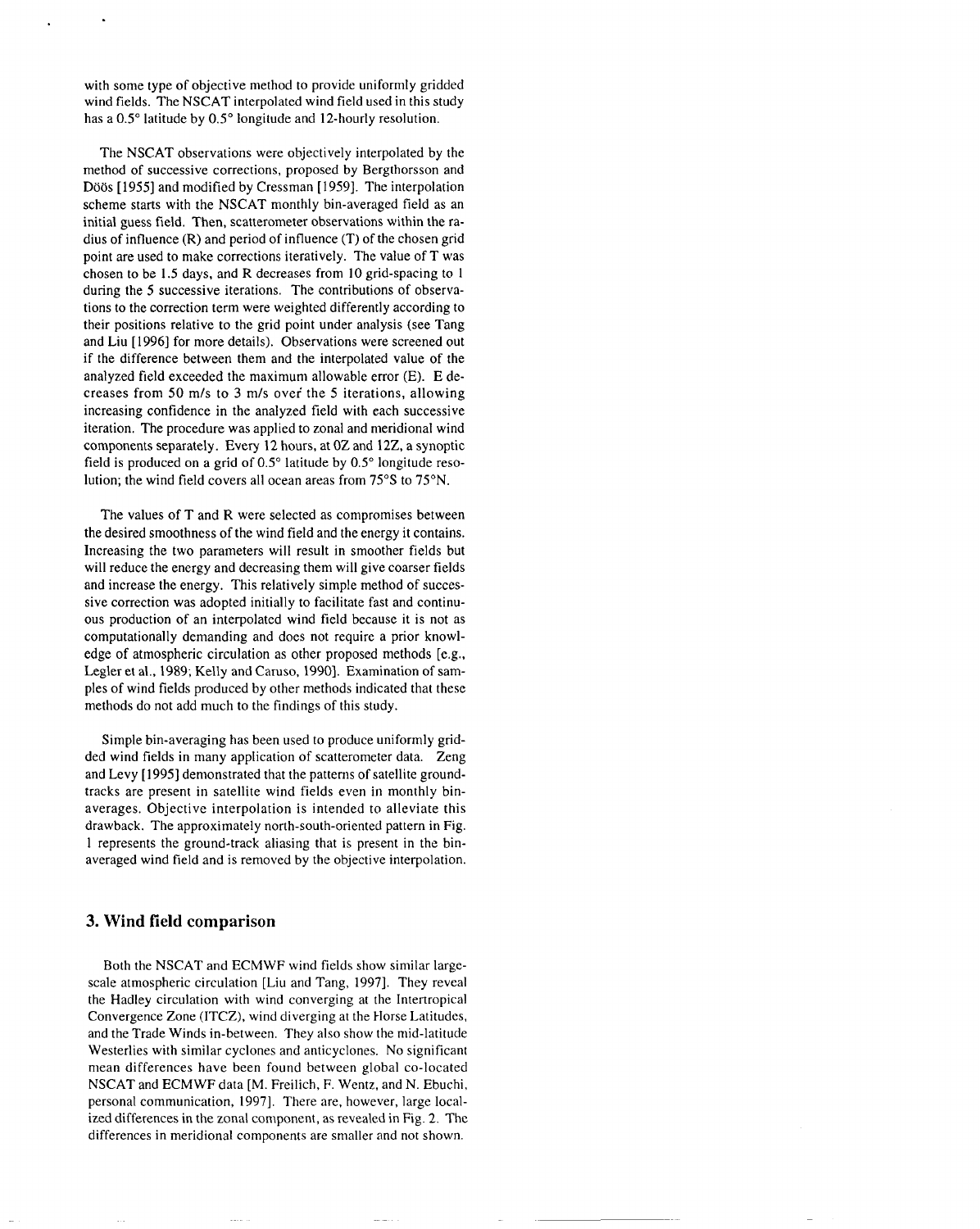Positive (westerly) differences in zonal components in excess of 4 m/s are found off the west coasts of South America and Africa and Australia in Fig.2. These are areas where the Southeast Trades have strong meridional components from the south. The vector comparison off South American in Fig. 3 is used an example for illustration. NSCAT observes much stronger continental influence than is shown in ECMWF winds; NSCAT winds are steered more toward land and, therefore, have a stronger eastward component. The position of the difference shifted with the annual meridional march of the Southeast Trades. In June, there is no significant difference off the west coast of Australia because the influence of the Southeast Trades moves north and the west coast is under the influence of the Westerlies. The NSCAT winds, with their stronger on-shore component, may imply rather different Ekman transport and coastal upwelling than ECMWF winds in these nutrient-rich coastal waters.

There are also large differences in the equatorial oceans. In the example shown in Fig. 4, NSCAT observes a clearer turning of the winds from southeasterly to southwesterly as they cross the equator from the Southern Hemisphere to the Northern Hemisphere. Such turning is less evident in ECMWF winds which remain blowing largely from a southeasterly direction until they meet the Northeast Trades (at the lTCZ north of the equator). Fig, 4 shows that the major eastward vector difference is found just north of the equator. An area of westward difference is also found at 7°N caused by the differences in position and extend of the lTCZ,

The positive differences in zonal components shown in Fig. 2 are mainly caused by differences in wind direction and not wind speed. These areas of differences show up clearly in maps of differences in wind direction (not shown) with the largest angle between NSCAT and ECMWF winds roughly between 45° to 90°. Larger directional difference (up to 180°) are largely found at zonal belts at 40"N and 40°S, at the interface between the Trades and the Westerlies. These two belts can be discerned in Fig. 2 as negative (westward) difference in zonal winds.

## **4. Wavenumber spectra**

Two-dimensional wave spectra in the Northern Pacific (not shown) indicate that NSCAT and ECMWF wind fields have similar levels of energy for wavelengths longer 1000 km, The power decreases rapidly for wavelengths shorter than 300 km. NSCAT winds, however, retain much more power than ECMWF winds at these short wavelengths, Significant loss of small-scale signals is detected in the ECMWF winds as illustrated by the difference in the two-dimensional wavenumber spectra of the zonal components shown in Fig. 3.

## 5. **Conclusion**

The characteristics of the differences between NSCAT and EC-MWF winds are consistent with the notion that the differences are caused by the higher spatial resolution of (and, therefore, the more realistic representation by) the NSCAT winds, although no objective validation standard is presented, The ECMWF winds in these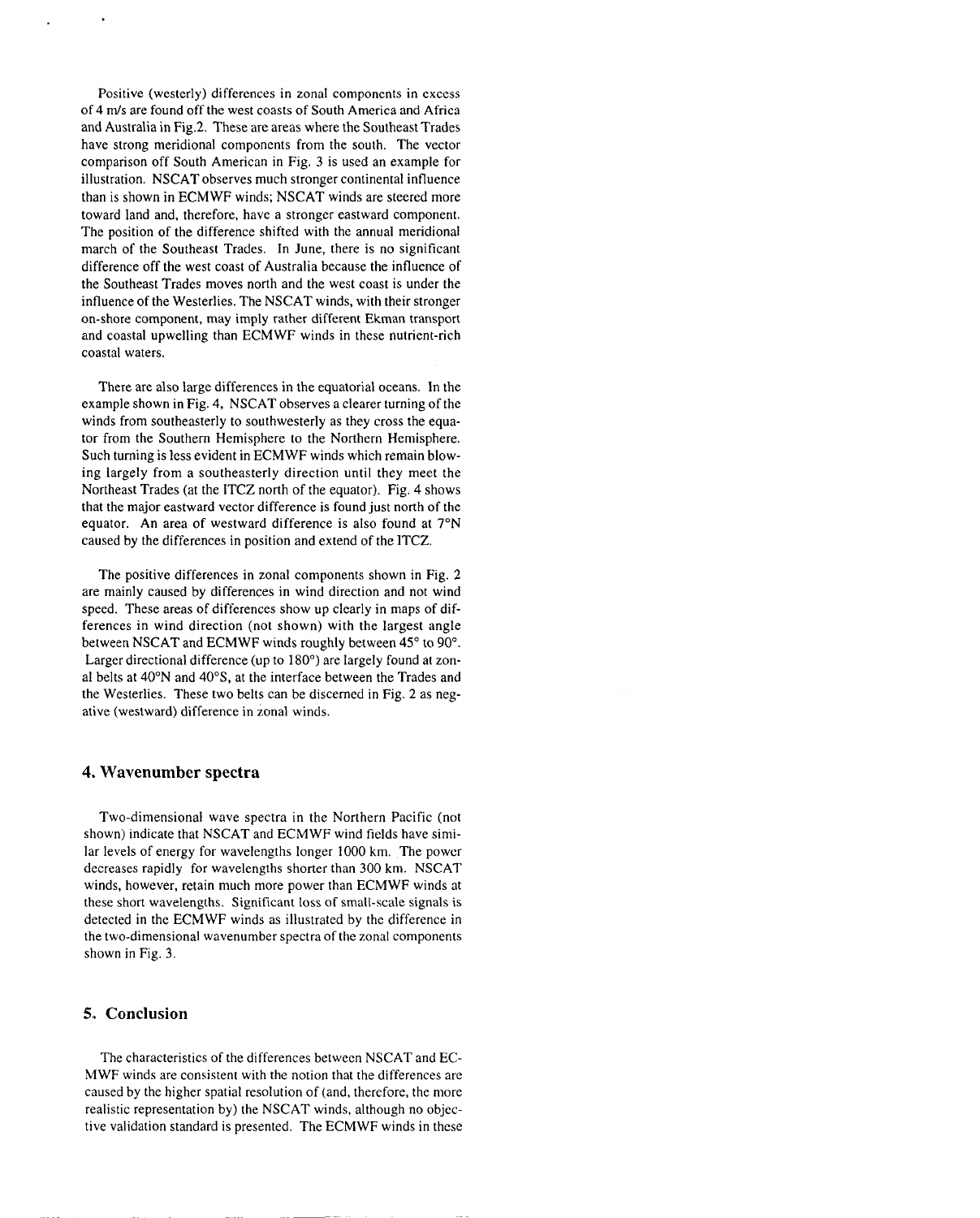areas are characterized by smooth large-scale flow and they miss the sharp gradient caused by land mass and change of Coriolis force at the equator, as detected by the NSCAT winds. This implication is also supported by comparison of the wavenumber spectra, which show that the NSCAT winds include small-scale signals missed by the ECMWF winds. The deficiencies in boundary layer parametenzation in the NWP model may be additional cause for the discrepancies. The differences found in this study could have a significant influence on the response of numerical ocean general circulation models forced by the two wind products.

There is no apparent reason to suspect errors in NSCAT winds in the coastal regions. All the NSCAT backscatter observations that include land area have been discarded, and the differences between ECMWF and NSCAT winds can be detected almost 1000 km off shore (NSCAT has 25 km resolution), so the large differences in zonal components, shown in Fig. 2, are not likely to be caused by land contamination of NSCAT data,

In addition to demonstrating the superior utility of NSCAT winds over the present NWP winds, this study also demonstrates that the adverse effects of uneven satellite sampling can be reduced while sufficient energy is retained in the wind field by choosing an optimal interpolation scheme. The satellite data, the interpolation scheme, and the NWP products are undergoing continuous improvement; further evaluation is expected in the future. An improve scatterometer, Quikscat, with similar spatial resolution as NSCAT, but with better coverage is scheduled be launched in November 1998. It will be followed by SeaWinds (the same design), to be launched on ADEOS-2 in the year 2000. The continuous monitoring of ocean-surface winds into the next decade is thus assured,

Acknowledgments. This study was performed at the Jet Propulsion Laboratory (JPL), California Institute of Technology, under contract with the National Aeronautics and Space Administration (NASA). It was supported, in part, by the NASA Scatterometer Project at JPL and NO-AA/NASA Enhanced Data Set Studies. It was also jointly supported by NASA's Earth Observation System Interdisciplinary Sciences and Physical Oceanography Programs. We are grateful to the European Center for Medium-Range Weather Forecasts for providing their surface-wind data for NSCAT validation, We are indebted to Gary Lagerloef and Kristina Katsaros for suggestions and comments.

#### **References**

- Bergthorsson, P., and B. R. Döös, Numerical weather map analysis, Tellus 7,329-340, 1955.
- Bourassa, M. A., M,H, Freilich, D.M, Legler, W.T. Liu, and J. J. O'Brien, Wind observations from new satellite and research vessels agree, Eos *Trans. of Amer. Geophys. Union, 78, 597 & 602,* 1997
- Cressman, G. P., An operational objective analysis system, Mon. Wea. *Rev.,* 87, 367-374, 1959,
- Kelly, K.A., and M.J. Caruso, A modified objective mapping for scatterorneter wind data, *J. Geopbys. Res..* 95, t 3483-13496, 1990,
- Legler, D.M., I.M. Navon, and J.J. O'Brien, Objective analysis of pseudostress over the Indian Ocean using a direct-minimization approach, Mon. Wea. Rev., 117, 709-720, 1989.
- Liu, W.T., and W. Tang, Spaceborne scatterometer in studies of atmospheric and oceanic phenomena from synoptic to interannual time scales, in *Space Ren/ote Seining of .\$ub[ropica~ Ocem, C*.T. Liu (cd,), Elsevier Press, New York, 113-125, 1997.
- Liu, W.T., W. Tang, and R.S. Dunbar, Scatterometer Observes Extratropical Transition of Pacific Typhoons, Em *Tram. Amer. Geophys.* Union. 78,237 & 240, 1997.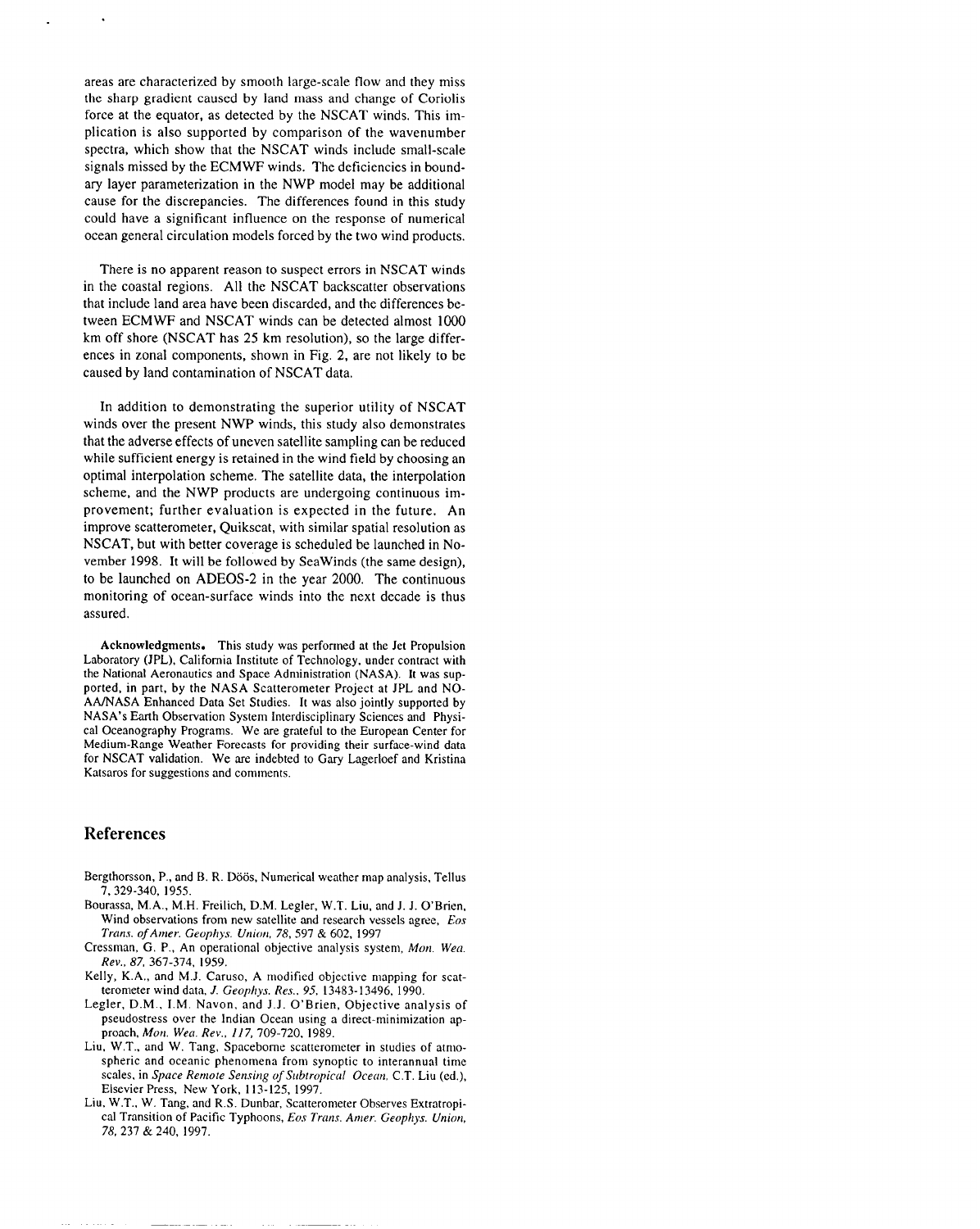- Tang, W., and W.T. Liu, Objective Interpolation of Scatterometer Winds, JPL *Publication 96-19,* Jet Propulsion Laboratory, Pasadena, CA., 16 pp, 1996.
- Zeng, L., and G. Levy, Space and time aliasing structure in monthly mean polar-orbiting satellite data, J. *Geophys. Res., /00,* 5133-5142, 1995.

## Captions

Figure 1. The differences between the weekly averages (13-19 October 1996) of the objectively interpolated and the bin-averaged NSCAT zonal wind component.

Figure 2 The differences between monthly averaged zonal components of NSCAT and ECMWF winds for (from top to bottom) October 1996, December 1996, March 1997, and June 1997, representing the four seasons.

Figure 3 Wind vectors (white arrows) superimposed on wind speed (color image) as derived from NSCAT data (upper) and EC-MWF data (center) for December 1996 off the South American coast. The vector and speed differences are also shown. (lower)

Figure 4 Same as Fig. 3, except for eastern equatorial Pacific,

Figure 5 The differences in the two-dimensional wavenumber spectra computed from weekly averaged (13-19 October 1996) NSCAT and ECMWF wind fields in a mid-Pacific area between 32"N and 32°S, 176"E to 304°E,

Figure 1. The differences between the weekly averages (13-19 October 1996) of the objectively interpolated and the bin-averaged NSCAT zonal wind component.

Figure 2 The differences between monthly averaged zonal components of NSCAT and ECMWF winds for (from top to bottom) October 1996, December 1996, March 1997, and June 1997, representing the four seasons. .

Figure 3 Wind vectors (white arrows) superimposed on wind speed (color image) as derived from NSCAT data (upper) and ECMWF data (center) for December 1996 off the South American coast, The vector and speed difference are also shown. (lower)

Figure 4 Same as Fig. 3, except for eastern equatorial Pacific.

Figure 5 The differences in the two-dimensional wavenumber spectra computed from weekly averaged ( 13-19 October 1996) NSCAT and ECMWF wind fields in a mid-Pacific area between 32"N and 32°S, 176"E to 304"E.

LIU ET AL.: NASA scatterometer provides global ocean-surface wind ..

LIU ET AL.: NASA scatterometer provides global ocean-surface wind ..

LIU ET AL.: NASA scatterometer provides global ocean-surface wind ..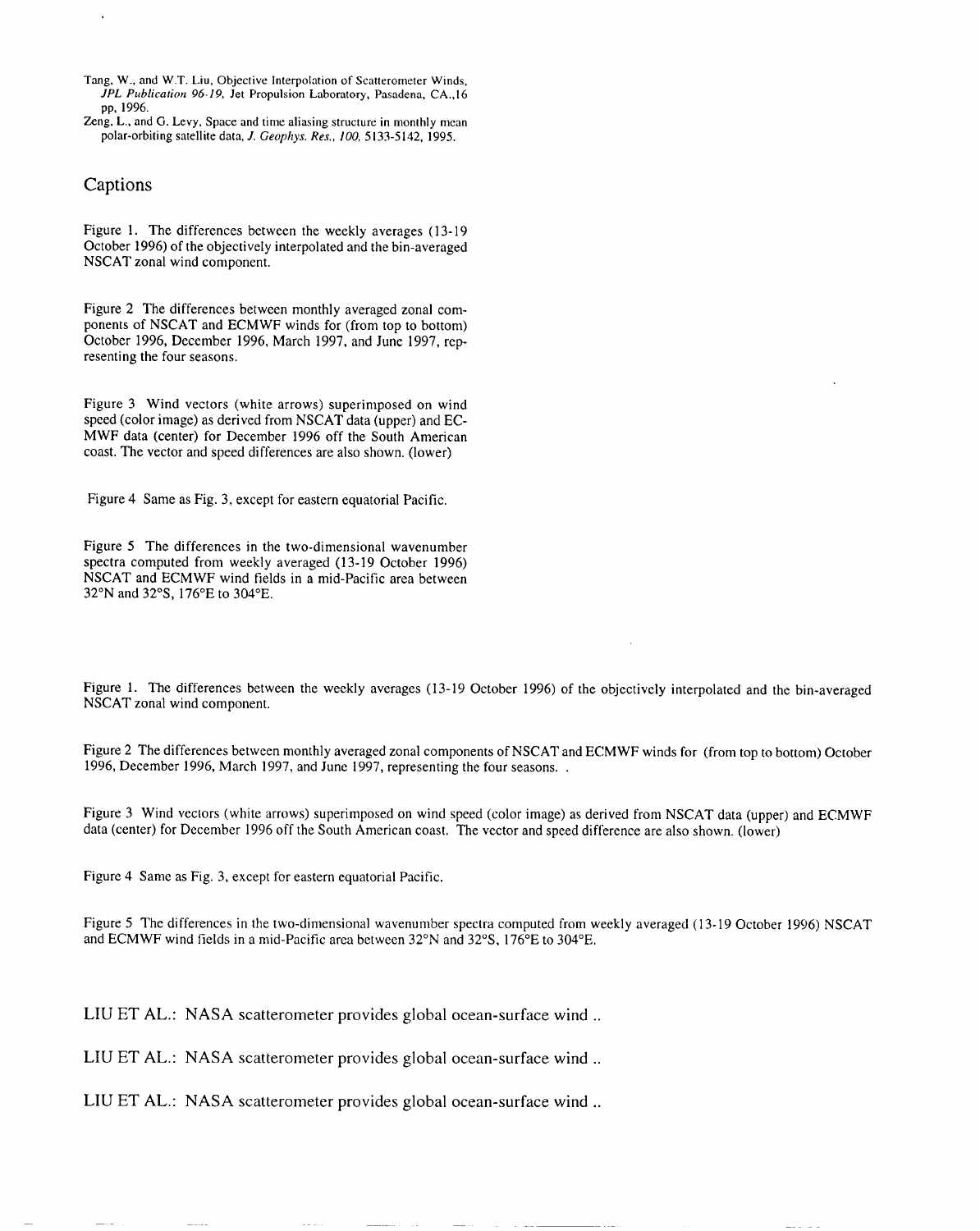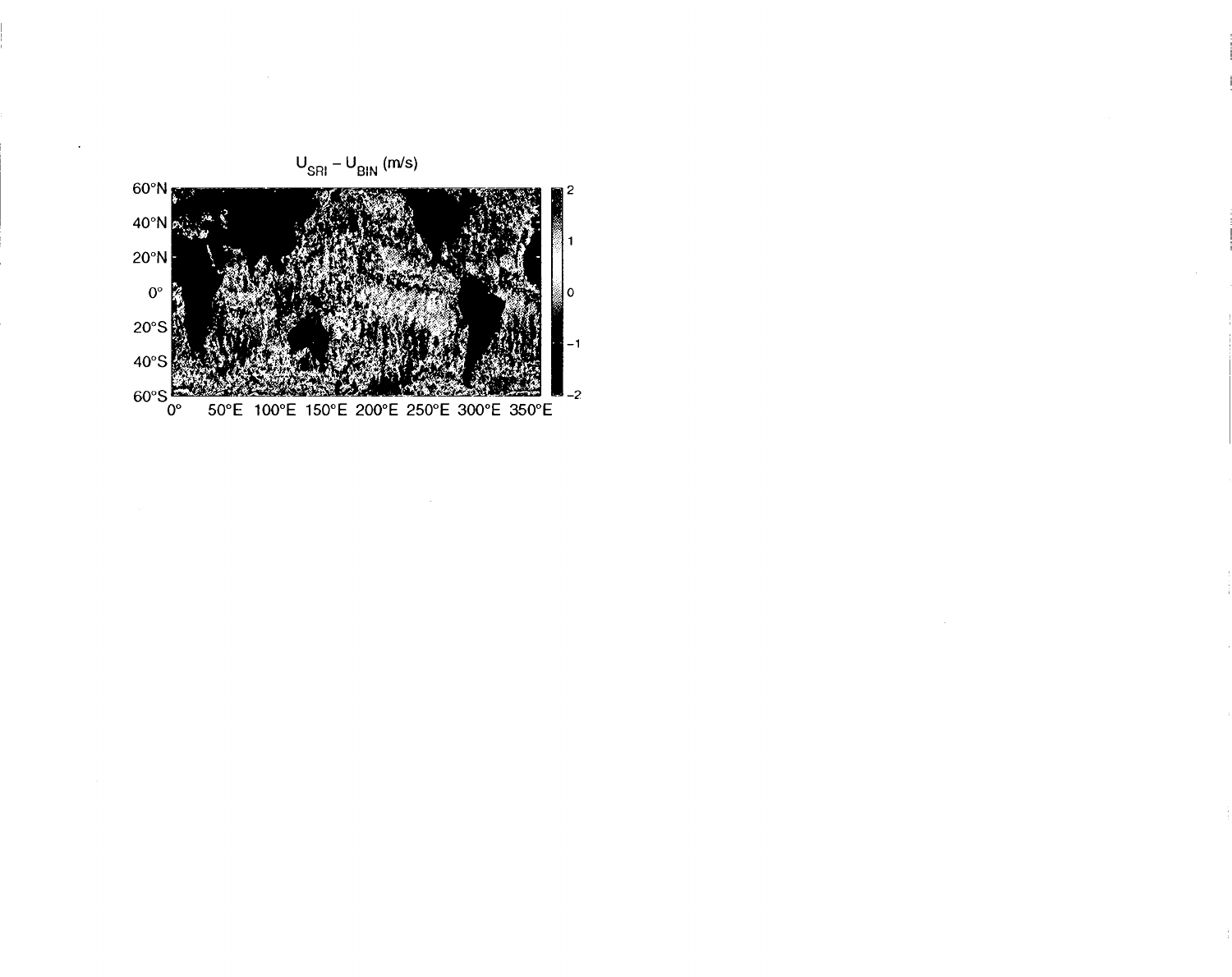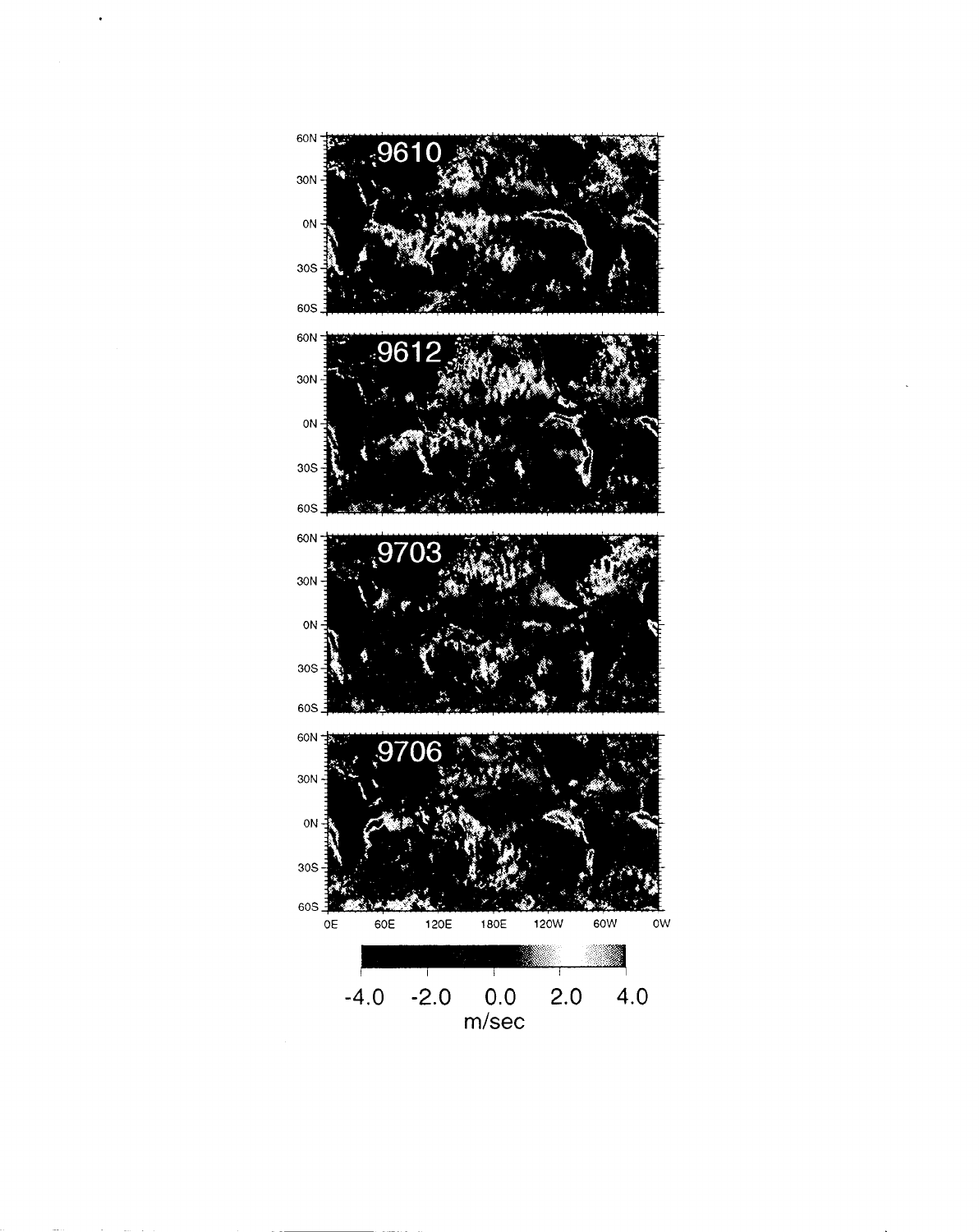

 $\ddot{\phantom{a}}$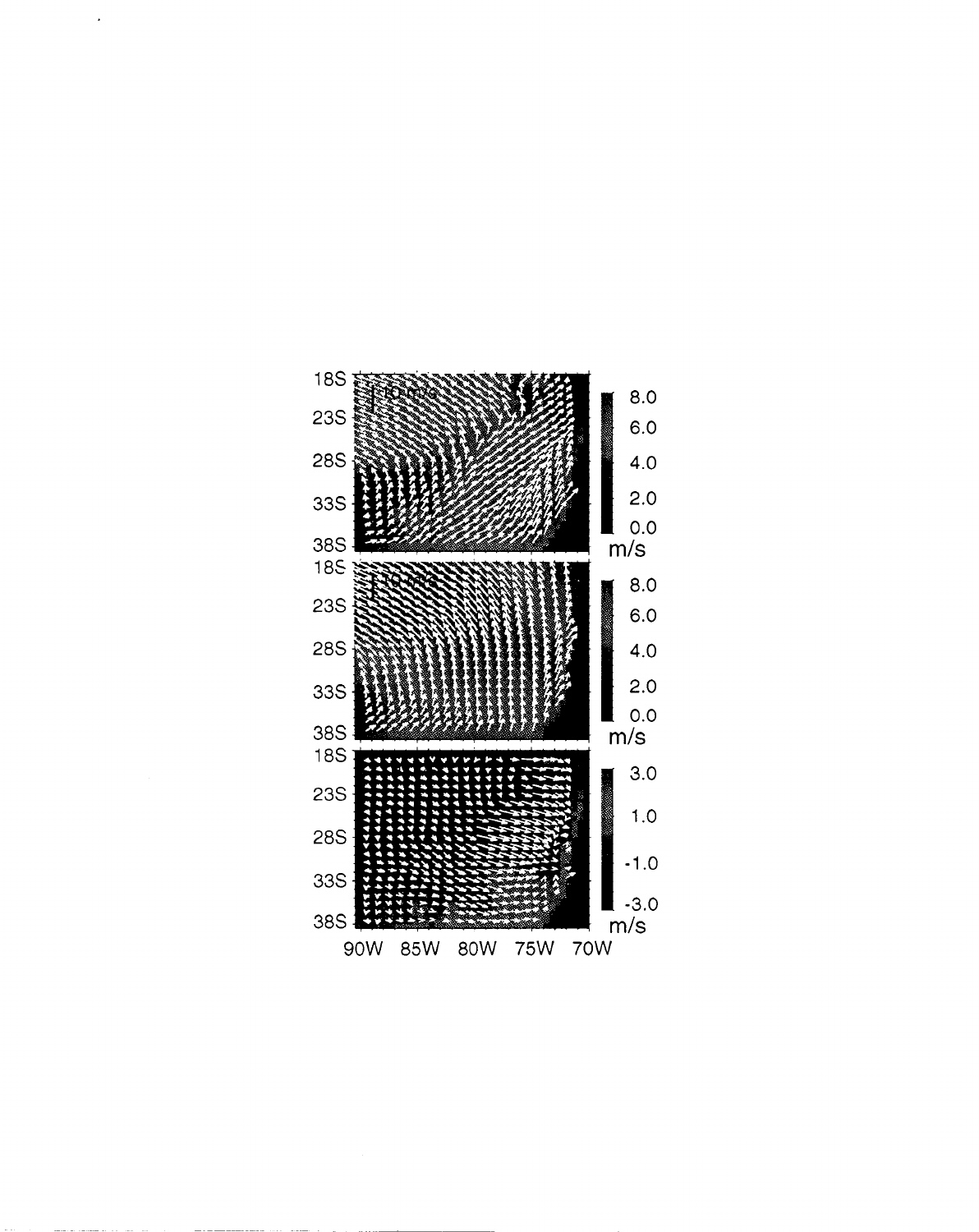